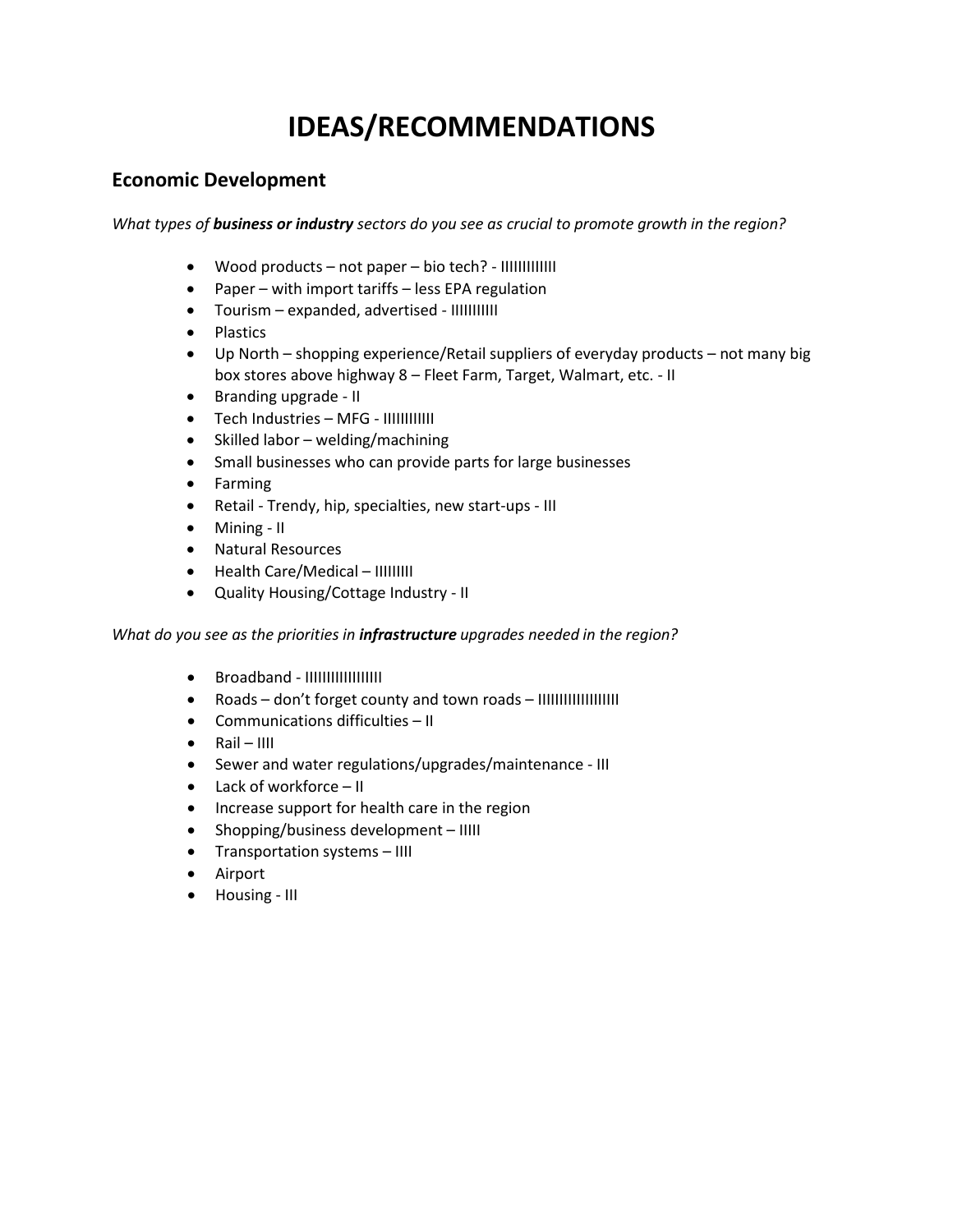*What do you feel keeps entrepreneursfrom considering northwest Wisconsin as a place to locate and grow? How can we best market our region to attract new businesses?*

- Taxes high II
- No young people/skilled workers IIIIIIII
- Perception of no modern facilities III
- Perception of too remote/limited amenities IIIIIIIIIII
- Quality of life IIII
- State should help with incentives
- Start-up funding need to give a break on taxes, etc. (one year) so they want to move here - II
- EPA restrictions on electricity
- Population III
- Lack of reliable internet IIIIIII
- Health care
- Cost and logistics II
- Rural vs. Urban
- Transportation connectivity II
- Activities for your people II
- Lack of housing/facilities IIIII
- Perception of the weather
- Median income II
- Access to capital
- Competition with bordering state
- Business planning assistance II

## **Education**

*What can the region's educational institutions do to more effectively support innovation and provide opportunities for educational attainment and career preparation?*

- Make more affordable IIIIIII
- More employer offered tuition incentives including pre-employment/tuition assistance
- Encourage blue collar skilled jobs III
- More high school/college/industry partnerships IIIIIII
- K-12 preparation III
- Advertise our (Midwest) educational successes
- More state loan opportunities
- Payback loan options from businesses
- Tech Ed IIIIII
- Focus on local needs programming
- Internships and mentoring II
- Assesses local needs and works with all sectors to meet those needs
- School Funding K-12 and beyond IIII
- Teaching work ethics in schools II